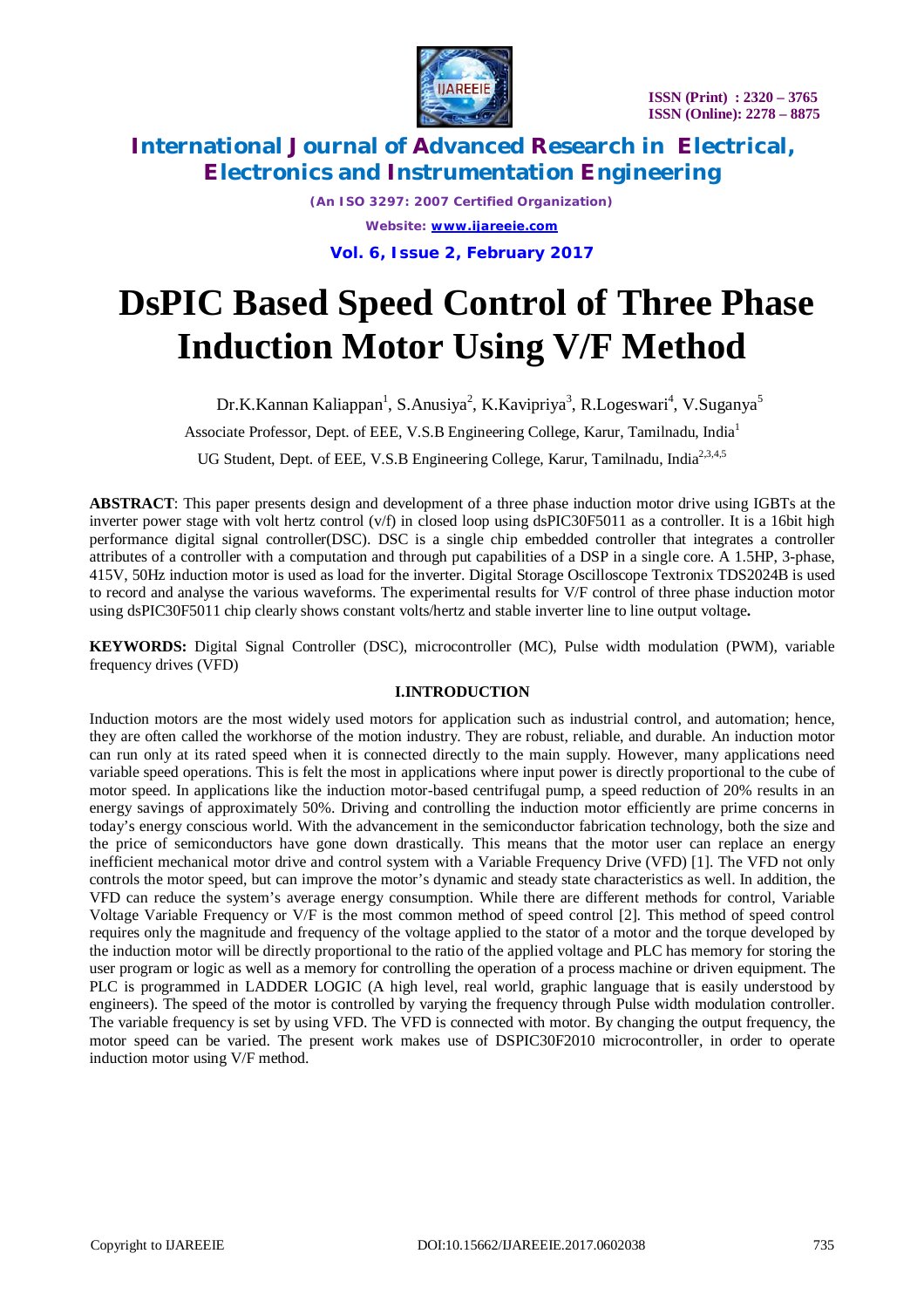

*(An ISO 3297: 2007 Certified Organization)*

*Website: [www.ijareeie.com](http://www.ijareeie.com)*

#### **Vol. 6, Issue 2, February 2017**



Fig.1 PLC block diagram



**Fig.2** Block Diagram of the System

The various factors which make the microcontroller based system attractive are,

- 1. Improved reliability and increased flexibility.
- 2. Simplicity of implementation in variable speed drives
- 3. Low cost and high accuracy
- 4. Possible to change torque speed characteristics of drive by software modification.

The simplicity of this project is that it can be operate by any person who need not know microcontroller programming.



**Fig.3** Complete system scheme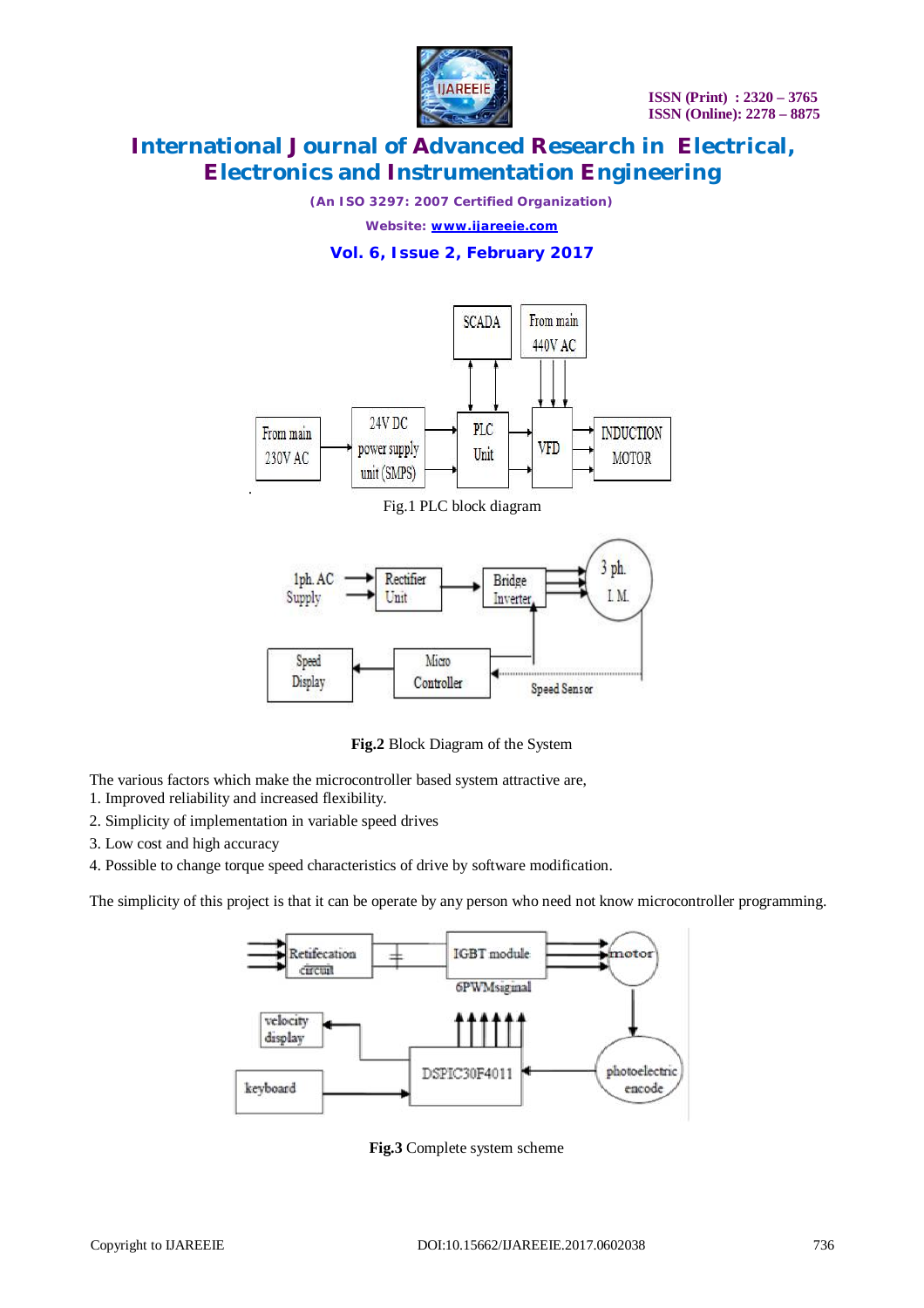

*(An ISO 3297: 2007 Certified Organization)*

*Website: [www.ijareeie.com](http://www.ijareeie.com)*

#### **Vol. 6, Issue 2, February 2017**

In this system, control kernel DSC accept velocity and which is fed by photoelectric encoder, associating with the space vector algorithm to drive module IGBT, and use keyboard to set parameter and use numeral tube to display electricmechanic velocity real time.

The system is designed as motor control system for driving medium power, 3-phaseAC induction motor. The digital signal controller dsPIC30F5011 is used in this work. The dsPIC30F5011 device contains extensive Digital Signal Processor (DSP) functionality within high performance 16-bit microcontroller (MCU) architecture. The use of this 16 bit Digital Signal Controllers yields enhanced operations, fewer system components, lower system cost and increased efficiency. The conventional approach of this work is to first convert the line voltage AC into DC. DC is again converted to single/three phase AC as per load requirements. The output voltage, frequency or both of inverter can be controlled by the application of power electronics and digital signal controller. The output voltage waveforms of the inverter should be sinusoidal. The speed control is undertaken by using variable frequency method. The frequency is varied by controlling the switching (on/off) of power IGBTs in the inverter. According to the requirement, a software program is written and is fed to the digital signal controller (dsPIC30F5011) for the necessary action. The controller circuit essentially takes the output frequency of the inverter, the set speed and actual speed of the motor into account. Depending upon the difference between the set speed and actual speed, the digital signal controller decides the frequency of gate pulse of IGBTs. The filter circuit is added at the output of the inverter.

 Frequency control with flux proportional to V/f and voltage proportional to the speed seems to be the best solution. PWM gives a high quality output voltage using DSPIC.

Three phase inverter output gives a better feed to the induction machine without extra components needed by the motor and also produces a higher starting torque and reduced speed pulsation amplitude.



 **Fig.4** Block diagram of a variable speed control system

The relationship between synchronous speed, rotor speed and the slip is given by

 $S = (Ns - Nr) / Ns$  $Nr = Ns(1-S)$ 

Rotor speed  $Nr = 120f (1-S)/p$ 

Thus, the speed of an induction motor depends on slip and frequency of the stator supply and the number of poles for which the windings are wound. The ability of varying any one of the above three quantities will provide methods of speed control of an induction motor. Constant V/F method is commonly used for constant and variable speed control of Induction motor.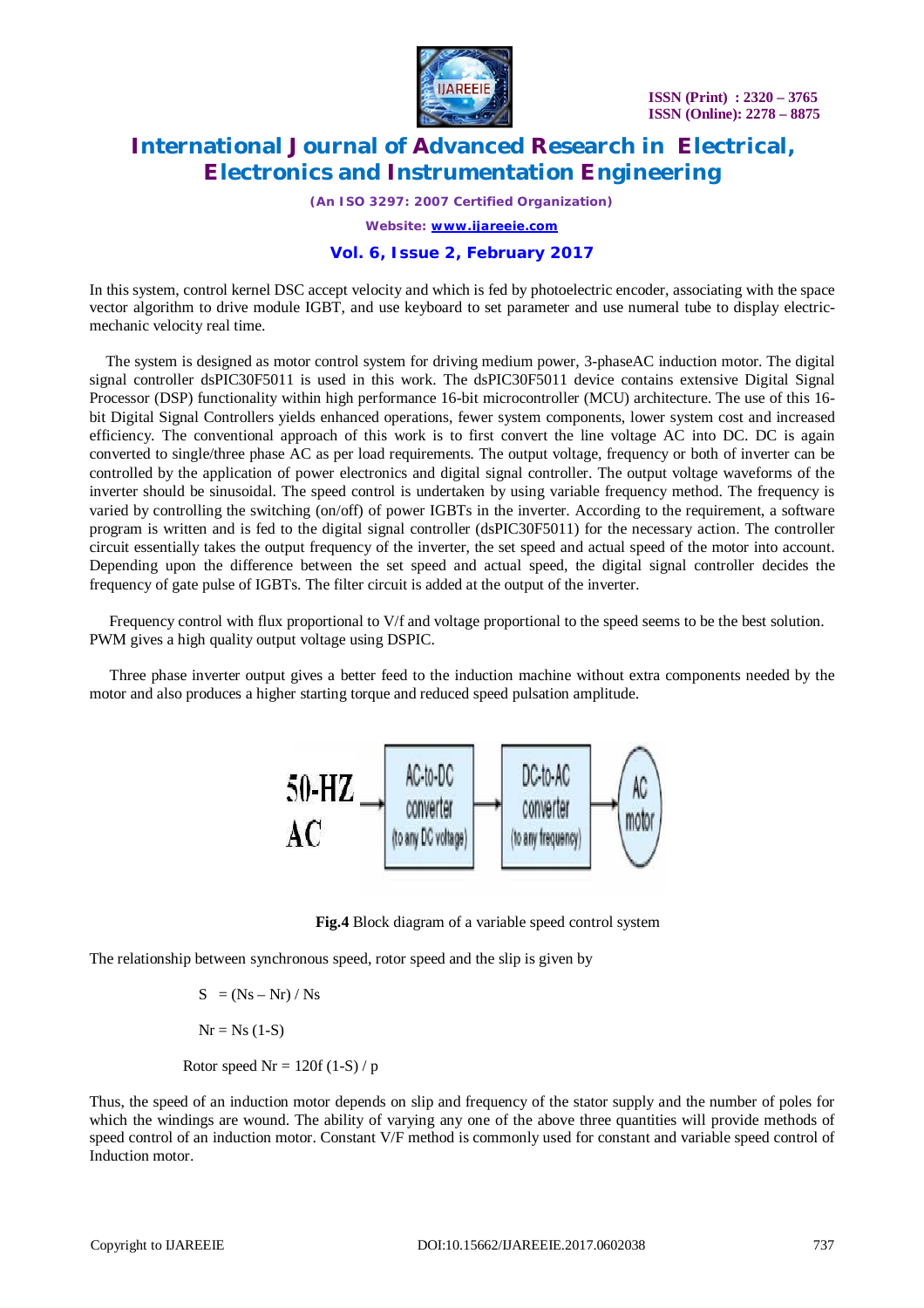

*(An ISO 3297: 2007 Certified Organization)*

*Website: [www.ijareeie.com](http://www.ijareeie.com)*

#### **Vol. 6, Issue 2, February 2017**



**Fig.5** Flow Chart for 3-Phase Induction Motor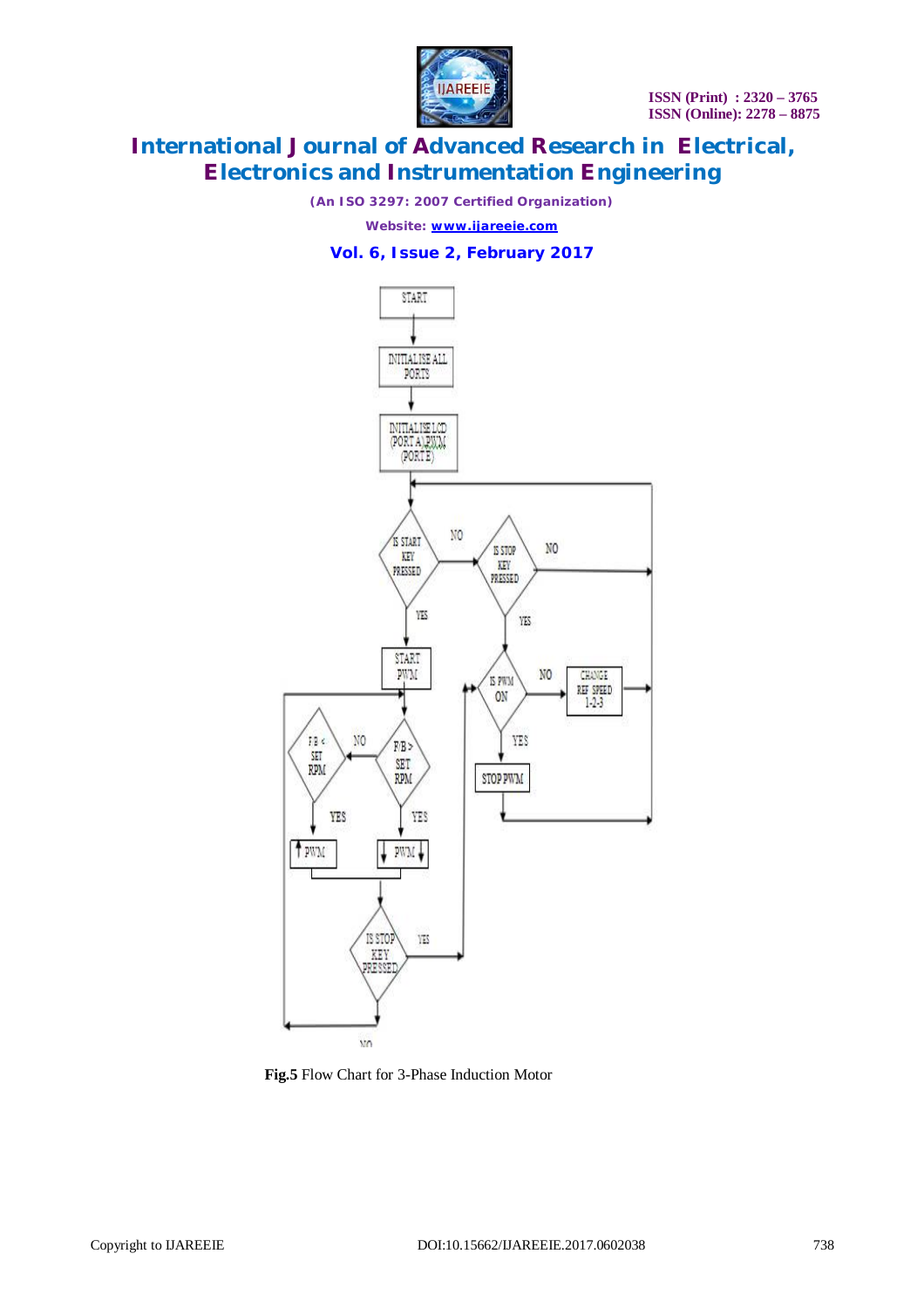

*(An ISO 3297: 2007 Certified Organization)*

*Website: [www.ijareeie.com](http://www.ijareeie.com)*

#### **Vol. 6, Issue 2, February 2017**



**Fig.6** Feedback Circuit for 3-Phase Induction Motor

#### **Speed Control Methods**

 The speed control method for the induction motor can be classified into two type's i.e. scalar control method and vector control method. The scalar control method is very simple and its cost is also less. The different scalar control methods that are used for the speed control of the induction motor are Stator voltage control, Rotor voltage control, Frequency control, Volts Hertz control, Rotor resistance method, Pole changing method, Injected voltage method.

V/F control technique is most popular technique for generating variable frequency, which has constant voltage to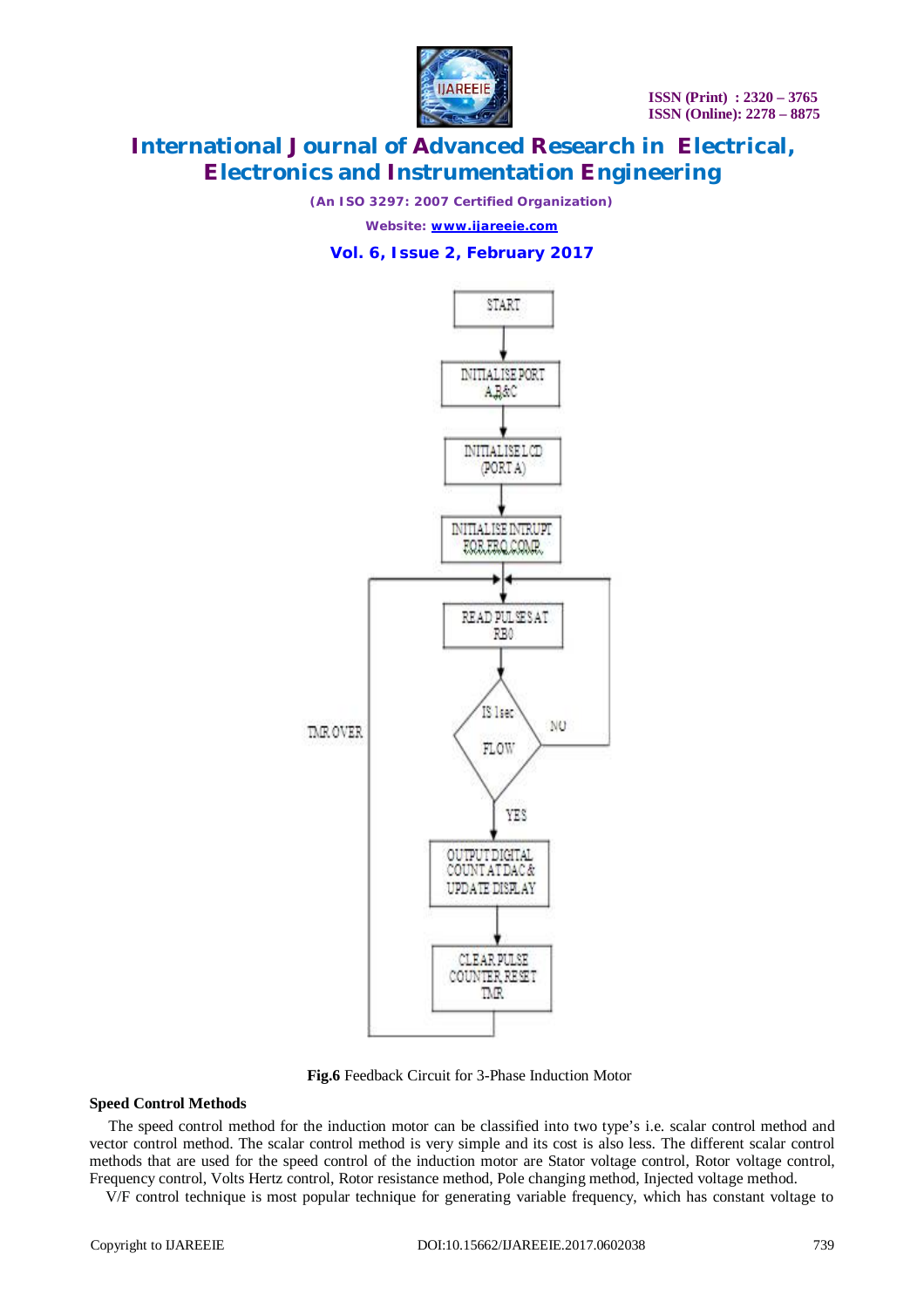

*(An ISO 3297: 2007 Certified Organization)*

*Website: [www.ijareeie.com](http://www.ijareeie.com)*

#### **Vol. 6, Issue 2, February 2017**

frequency ratio [3].

#### **V/F Control of Three Phase Induction Motor**

 The constant Volts Hertz control methods is the most popular method of Scalar control, controls the magnitude of the variable like frequency, voltage or current. The control system is illustrated in Fig. 1 when stator frequency fails under a given frequency threshold (boost frequency).

The voltage magnitude must be kept at given level called boost voltage to keep rotor flux magnitude constant.  $V_{\text{boost}}$ means small voltage is added to dc voltage reference to compensate stator resistance drop at low frequency. At opposite when frequency becomes higher than rated value, the voltage magnitude is kept at rated value, the stator flux is no more constant & torque decreases.

The characteristic is



The Fig. 2 shows [4] the torque speed characteristics of the induction motor with V/F control. The voltage and frequency reaches the maximum value at the base speed. We can drive the induction motor beyond the base speed, but by doing this, only frequency varies not the voltage. Hence the ratio V/F will no longer remain constant. Since the torque developed by the induction motor is directly proportional to the V/F ratio will not remain constant throughout the speed.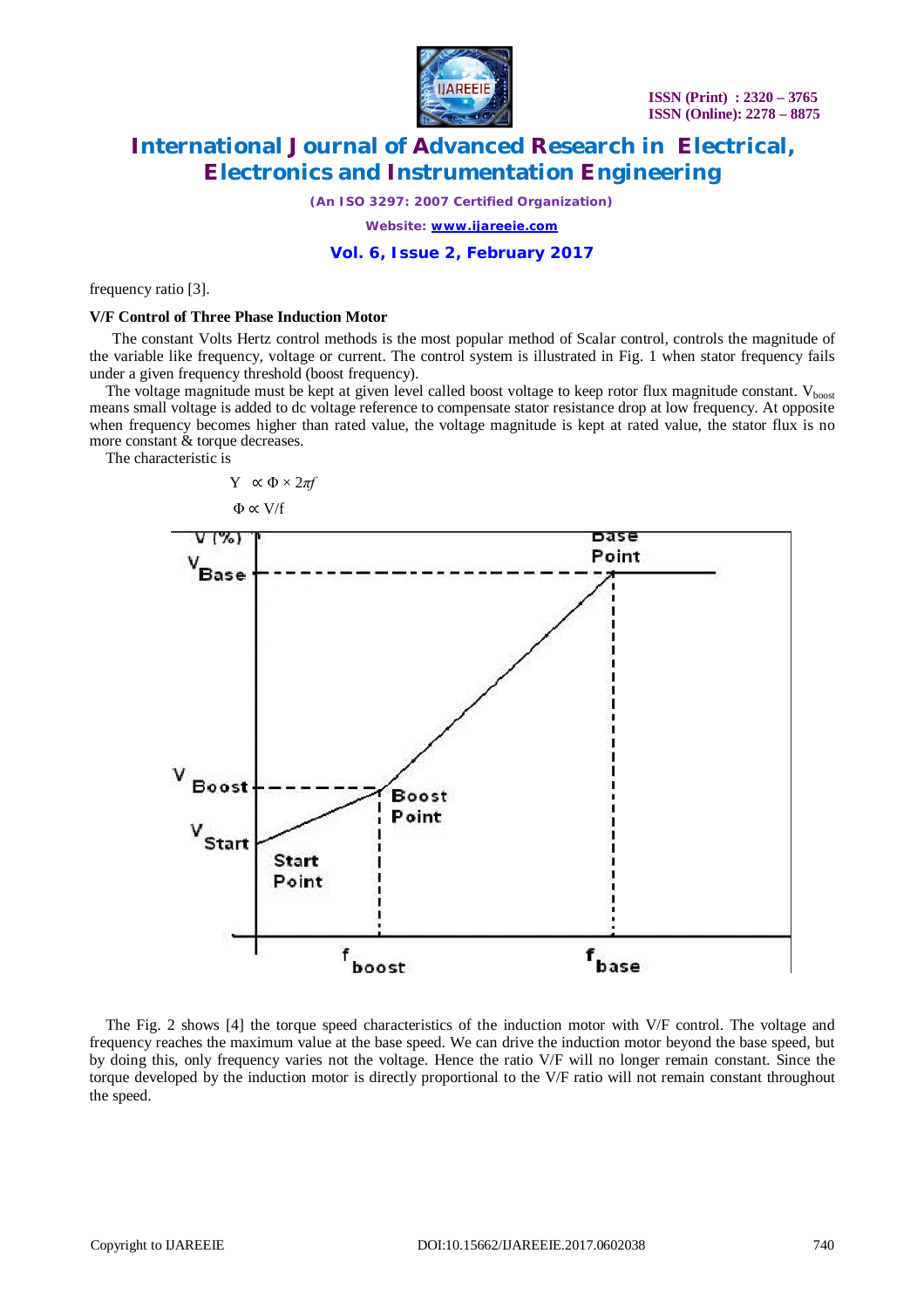

*(An ISO 3297: 2007 Certified Organization)*

*Website: [www.ijareeie.com](http://www.ijareeie.com)*

**Vol. 6, Issue 2, February 2017**





Other than variation in speed, the torque speed characteristics of V/F control reveal the following:

- The starting current requirement is lower.
- Since almost constant rated torque is available over the entire operating range, the speed range of the motor becomes wider. User can set the speed as per the load requirement, thereby achieving the higher efficiency.
- The stable operating region of the motor is increased. Instead of simply running at its base rated speed (NB), the motor can be run typically from 5% of the synchronous speed (NS) up to the base speed. The torque generated by can be kept constant throughout in this region.

Because of above reasons, V/F control method is used in this work.

#### **Implementation of V/F Controlled Induction Motor Drive**

System Overview: The block diagram of the proposed three phase induction motor drive using V/F control is shown in Fig. 3[5]. It has three phase full bridge rectifier, three phase full bridge inverter, control circuit, speed sensing circuit and output filter. In the proposed work, single phase KBPC3510 Rectifier Module is used instead of power diodes. Two single phase bridge rectifier modules KBPC3510 are so connected to make them 3-phase bridge rectifier module. The output of the rectifier is filtered by using 220µF, 900V capacitors. The three phase inverter has 6-FGA25N120ANTD-IGBT's switches with the snubber circuit for each switch. The output of inverter is filtered by using filter. The output of the filter is applied to the three phase induction motor. The digital control of motor is achieved by applying gate pulses from the control circuit to each of the IGBTs switch through opto-isolation.

Power circuit design: The power circuit contains rectifier assembly, inverter assembly and output filter. During the starting as rotor is stationary there is no back EMF and hence motor draws heavy current which will be 5 to 6 times that of the rated current. Hence to limit this heavy current starter is used. Initially, for a period of 3 seconds relays insert the resistors in each phase to limit the heavy current flow and later on when the induction motor draws the rated current, relays bypass the resistors

Three phase 415V, 50Hz AC supply is applied to the bridge rectifier (which is made up of two single phase KBPC3510 module) via this starter assembly. This bridge rectifier converts three phase AC input into DC which is filtered by capacitive filter. The pure DC supply is applied to the three phase bridge inverter which is made up of six IGBT switches. IGBT switches are protected against surge voltages using snubber circuit. The 3-phase induction motor is connected to 3-phase bridge inverter as shown in Fig. 4. A passive filter at the output of power circuit is to remove the harmonics [6]. The energy that a switching power converter delivers to a motor is controlled by Pulse Width Modulated (PWM) signals applied to the gates of the switches. PWM signals are pulse trains with fixed frequency and magnitude and variable pulse width.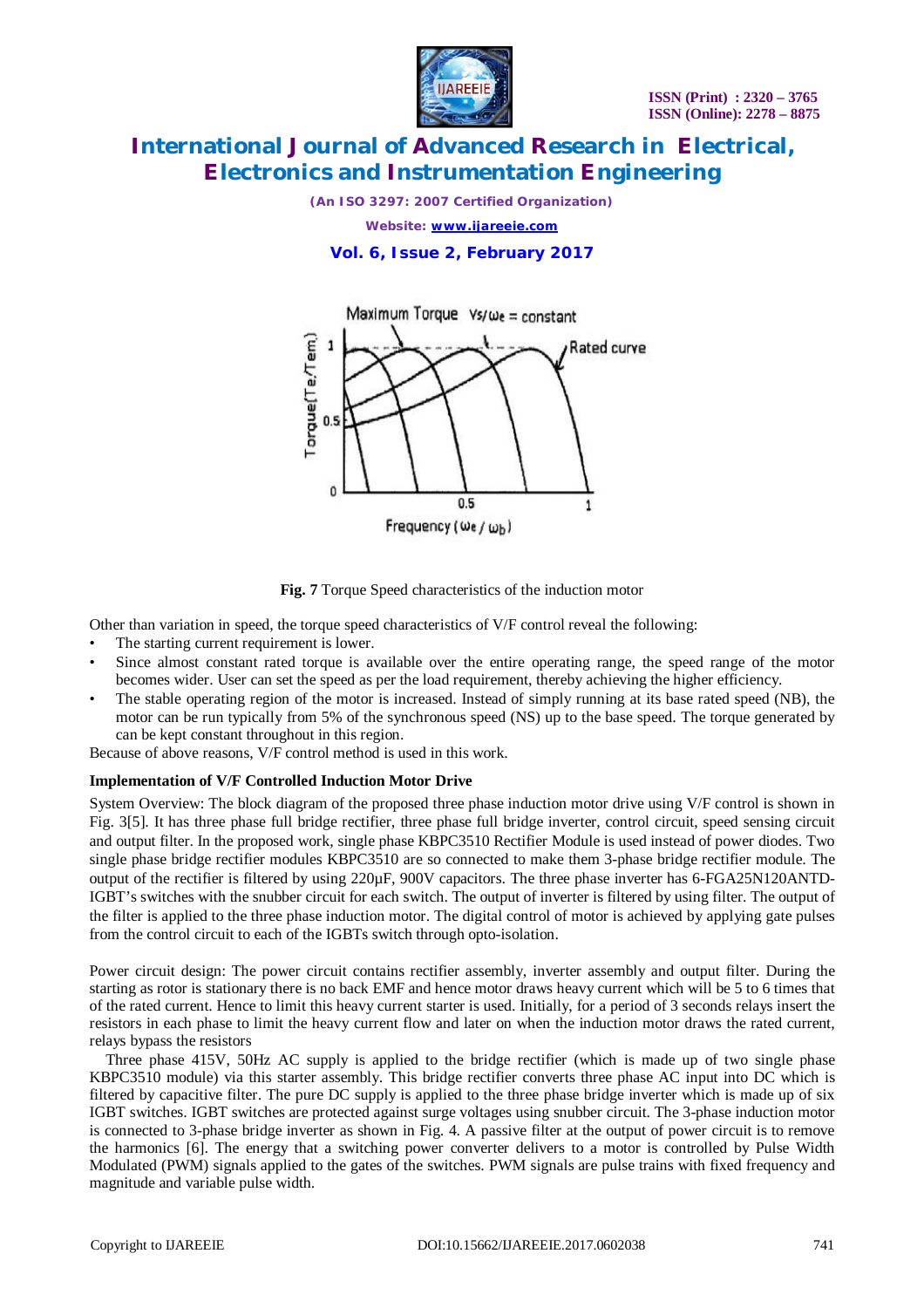

*(An ISO 3297: 2007 Certified Organization)*

*Website: [www.ijareeie.com](http://www.ijareeie.com)*

#### **Vol. 6, Issue 2, February 2017**

#### D. Control Unit:

The control circuit of the proposed scheme consists of a Digital Signal Controller dsPIC30F5011.A Digital Signal Controller (DSC) is a single-chip, embedded controller that seamlessly integrates the control attributes of a Microcontroller (MCU) with the computation and throughput capabilities of a Digital Signal Processor (DSP) in a single core. The DSPIC, DSC has the "heart" of a 16-bit MCU with robust peripherals and fast interrupt handling capability and the "brain" of a DSP that manages high computation activities, creating the optimum single-chip solution for embedded system designs. The dsPIC30F devices contain extensive Digital Signal Processor (DSP) functionality within high-performance 16-bit microcontroller (MCU) architecture. It also consists of six opto-coupler for isolating the control and power circuits. In this work an opto-coupler TLP250is used to isolate the gate drive circuit and the IGBT-based power circuit. Six IGBTs of the power circuit are controlled by the PWM signals generated by the control circuit.

#### E. Experimental Setup and Results

The proposed control system is implemented by a DSC (dsPIC30F5011) based PWM inverter. C language is used to develop the program. The device is programmed using MPLAB Integrated Development Environment (IDE) tool. It is a free, integrated toolset for the development of embedded applications employing Microchip's PIC and DSPIC controllers. For execution of C-code, MPLAB compiler is used. In this work 415v, 50Hz, 3-Ph, 1.5 HP Induction motor is used.

The photograph of complete hardware setup is shown in Fig. 5. Closed loop control of induction motor is carried out for different loads and speeds. For different loads and set speeds, current drawn by the motor and actual speed of the motor are noted and are tabulated. Tektronix TDS2024B Digital Storage Oscilloscope (DSO) is used to store gate pulses and voltage waveforms.

It is observed that the maximum torque almost remains constant irrespective of change in load for particular set RPM. As torque almost remains constant the actual speed also remains constant which is almost near to set speed with an error of  $+/-20$  RPM.

| Sl. No.        | Load           | <b>Frequency</b><br>(Hz) | <b>Maximum</b><br><b>Torque</b> |
|----------------|----------------|--------------------------|---------------------------------|
|                | $1 \text{ kg}$ | 45.21                    | $(N-mt)$<br>23.03               |
| $\overline{c}$ | $2$ kg         | 45.62                    | 23.05                           |
| 3              | 3 kg           | 45.64                    | 23.20                           |
|                | 4 kg           | 45.70                    | 23.40                           |

**Table 1.** Experimental Results for set speed as 1350 rpm



**Fig.8** Maximum Torque Vs load